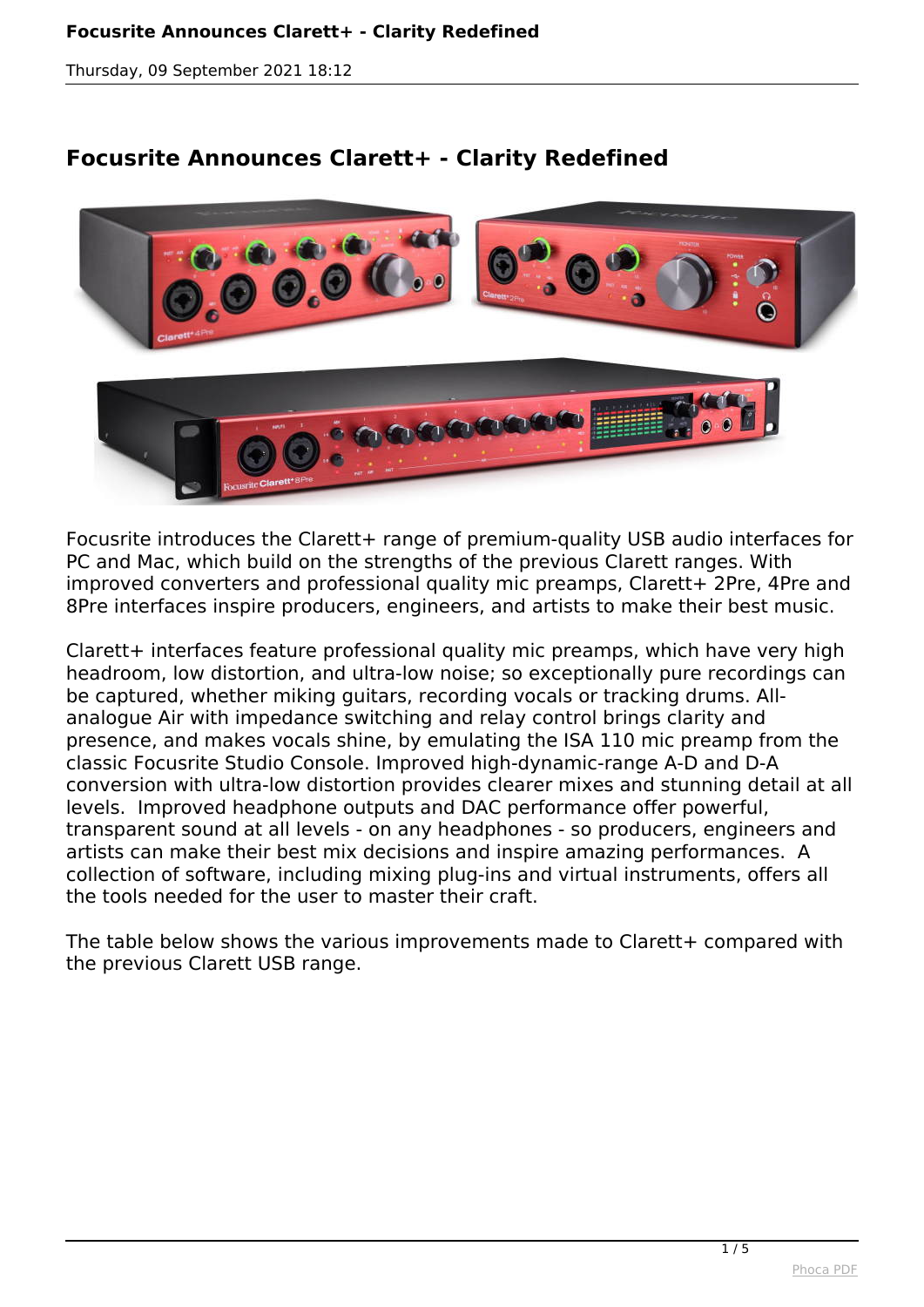*Thursday, 09 September 2021 18:12*

# **Compared to Clarett USB**

|                                         | <b>Clarett USB</b>             | <b>Clarett</b> <sup>+</sup> |  |
|-----------------------------------------|--------------------------------|-----------------------------|--|
| Analogue Input Dynamic Range (min gain) | 118dB (Clarett 2Pre USB 119dB) | 118dB                       |  |
| Input THD+N (mid gain)                  | $<$ -107dB                     | $-110dB$                    |  |
| <b>Line Output Dynamic Range</b>        | 118dB                          | 124dB                       |  |
| Line Output THD+N                       | $-103dB$                       | $-106dB$                    |  |
| <b>Headphone Output Dynamic Range</b>   | 115dB                          | 118dB                       |  |
| <b>Headphone Output THD+N</b>           | $-101dB$                       | $-104dB$                    |  |

#### **Clarett+ 2Pre - Pure-sounding 10-in / 4-out audio interface for the recording artist**



*Clarett+ 2Pre is the audibly impressive, pure-sounding, bus-powered\* USB-C interface for PC and Mac to inspire musicians on their creative journey.* 

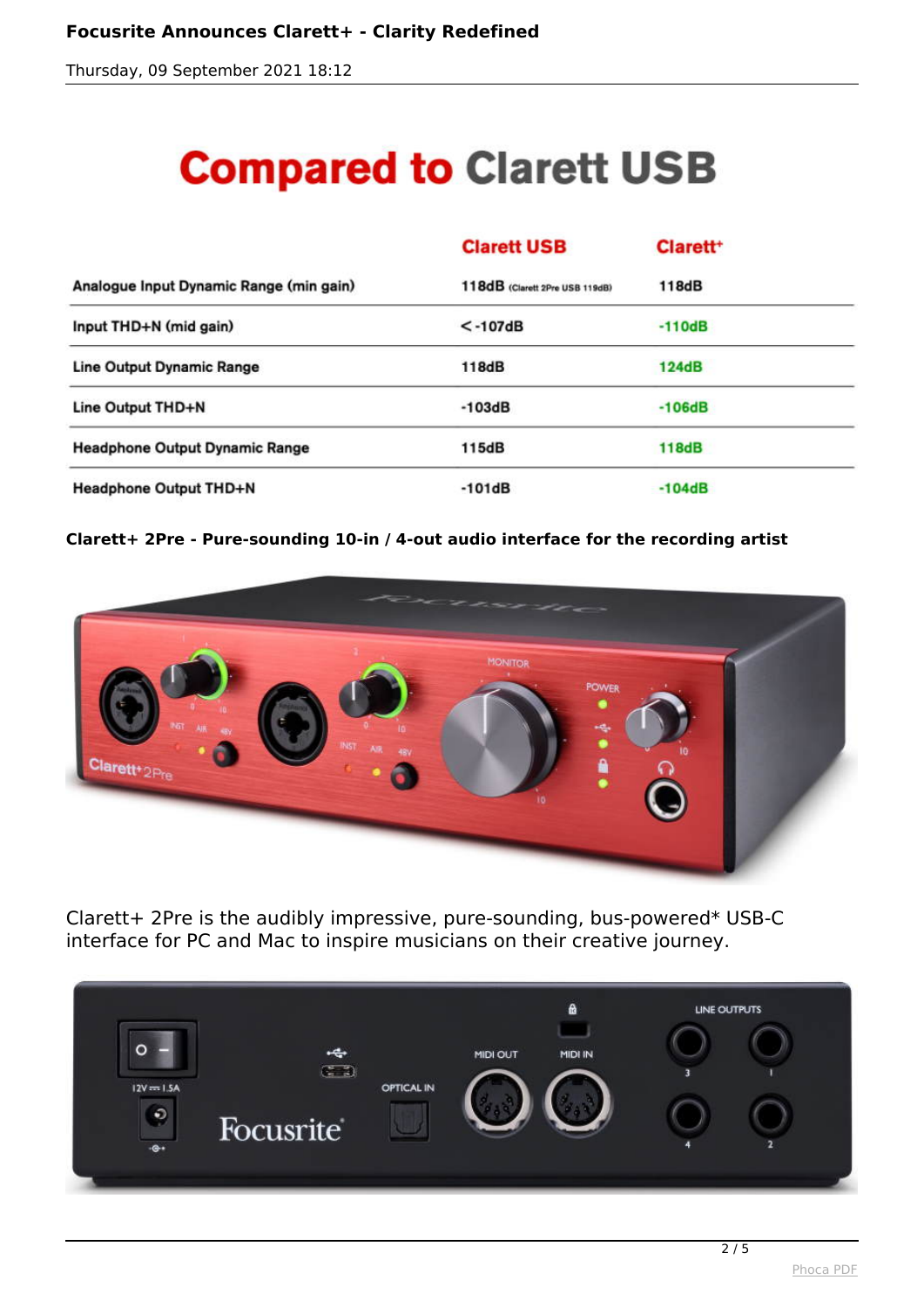#### **Focusrite Announces Clarett+ - Clarity Redefined**

*Thursday, 09 September 2021 18:12*

*Clarett+ 2Pre Key Features:*

- *Two professional-quality Clarett+ mic preamps featuring All-analogue Air with impedance switching and relay control.*
- *Two JFET instrument inputs allow the user to plug straight in and preserve the natural tone of their guitar, just like plugging into an amplifier.*
- *Independent A-D and D-A converters offer a greatly improved D-A dynamic range and lower A-D converter distortion.*
- *Clarett+ 2Pre is expandable using ADAT optical input.*

#### **Clarett+ 4Pre — Versatile and sonically true 18-in / 8-out audio interface for the complete creator**



*Clarett+ 4Pre is the studio-grade audio interface for PC and Mac, designed for music makers who demand the highest quality while recording and mixing their audio creations.* 

|                              |                       | a              | LINE OUTPUTS   | LINE INPUTS   |
|------------------------------|-----------------------|----------------|----------------|---------------|
| $\circ$                      | <b>Focusrite®</b>     |                | R              | s<br>7        |
| OUT                          | <b>MIDI OUT</b>       | <b>MIDI IN</b> |                |               |
| $12V = 2A$<br>$\blacksquare$ | $C = 3$<br>OPTICAL IN |                | $\overline{2}$ | <b>B</b><br>6 |
| $\ddot{\circ}$               |                       |                |                |               |
| S/PDIF<br>$-6 +$             |                       |                |                |               |

*Clarett+ 4Pre Key Features:*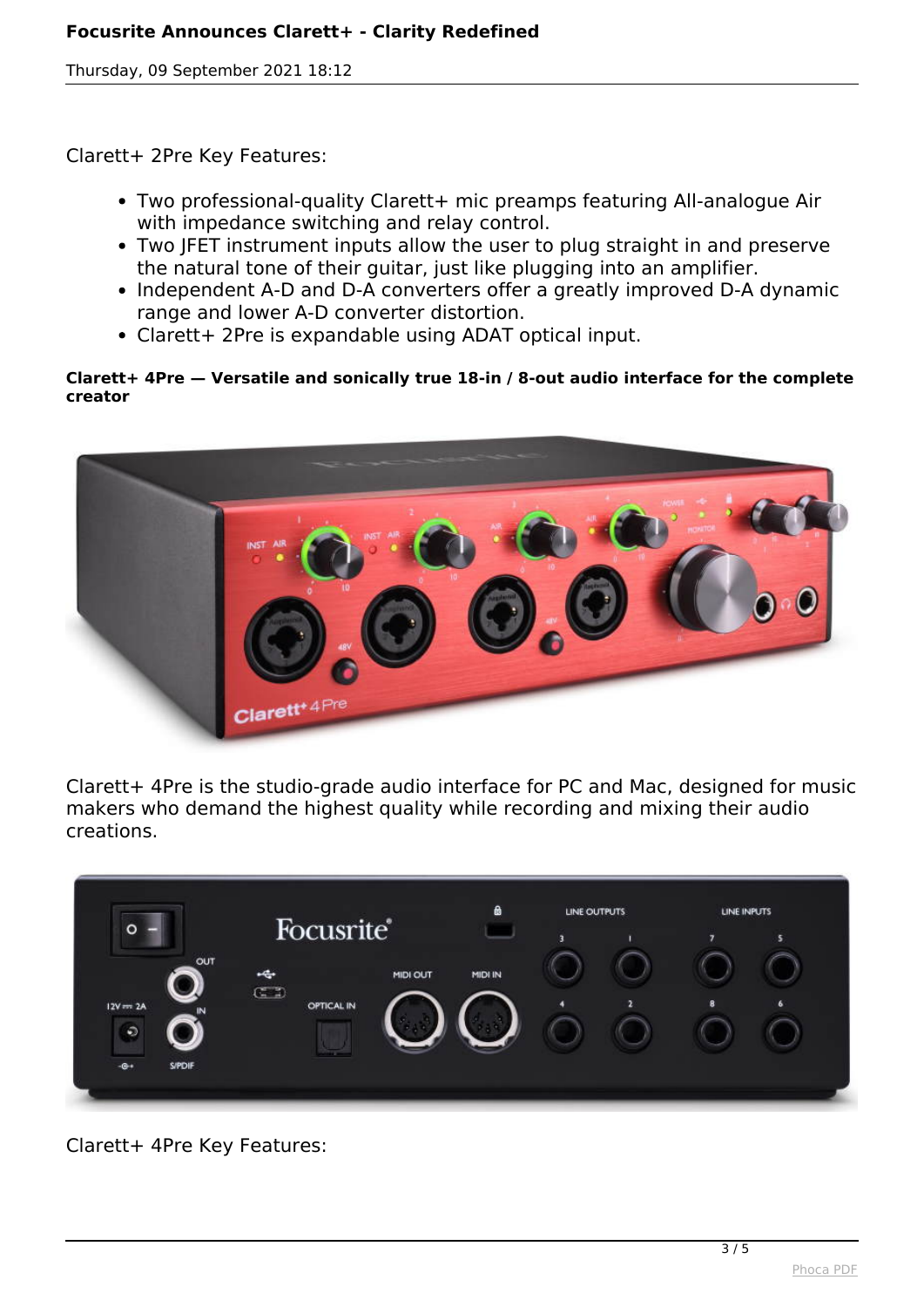*Thursday, 09 September 2021 18:12*

- *Four professional-quality Clarett+ preamps featuring all-analogue Air.*
- *New and improved A-D and D-A converters, which deliver extremely low noise, low distortion, and high dynamic range.*
- *Two improved, powerful, transparent analogue headphone outputs.*
- *Two dedicated, ultra-high-impedance JFET instrument inputs and extremely wide audio bandwidth.*
- *Clarett+ 4Pre is expandable using ADAT optical input.*

### **Clarett+ 8Pre - Powerful studio-grade 18-in / 20-out audio interface for the established producer**



*Clarett+ 8Pre Key Features:*

- *Eight professional-quality Clarett+ preamps featuring All-analogue Air that bring masses of headroom, low distortion, and ultra-low noise.*
- New and improved A-D and D-A converters that deliver extremely low*distortion, low-noise audio with high dynamic range.*
- *Two improved, powerful, transparent analogue headphone outputs.*
- *Clarett+ 8Pre is expandable with ADAT optical input and output.*



*All Clarett+ audio interfaces run on rock-solid driver software for PC and Mac, bringing cross-platform compatibility that competitors lack. In addition, they come with a collection of software - including mixing plug-ins and virtual instruments providing all the tools needed to create the best mixes:* 

*Easy-to-use and feature-packed software for computer and iOS devices provides complete control over all aspects of Clarett+.*